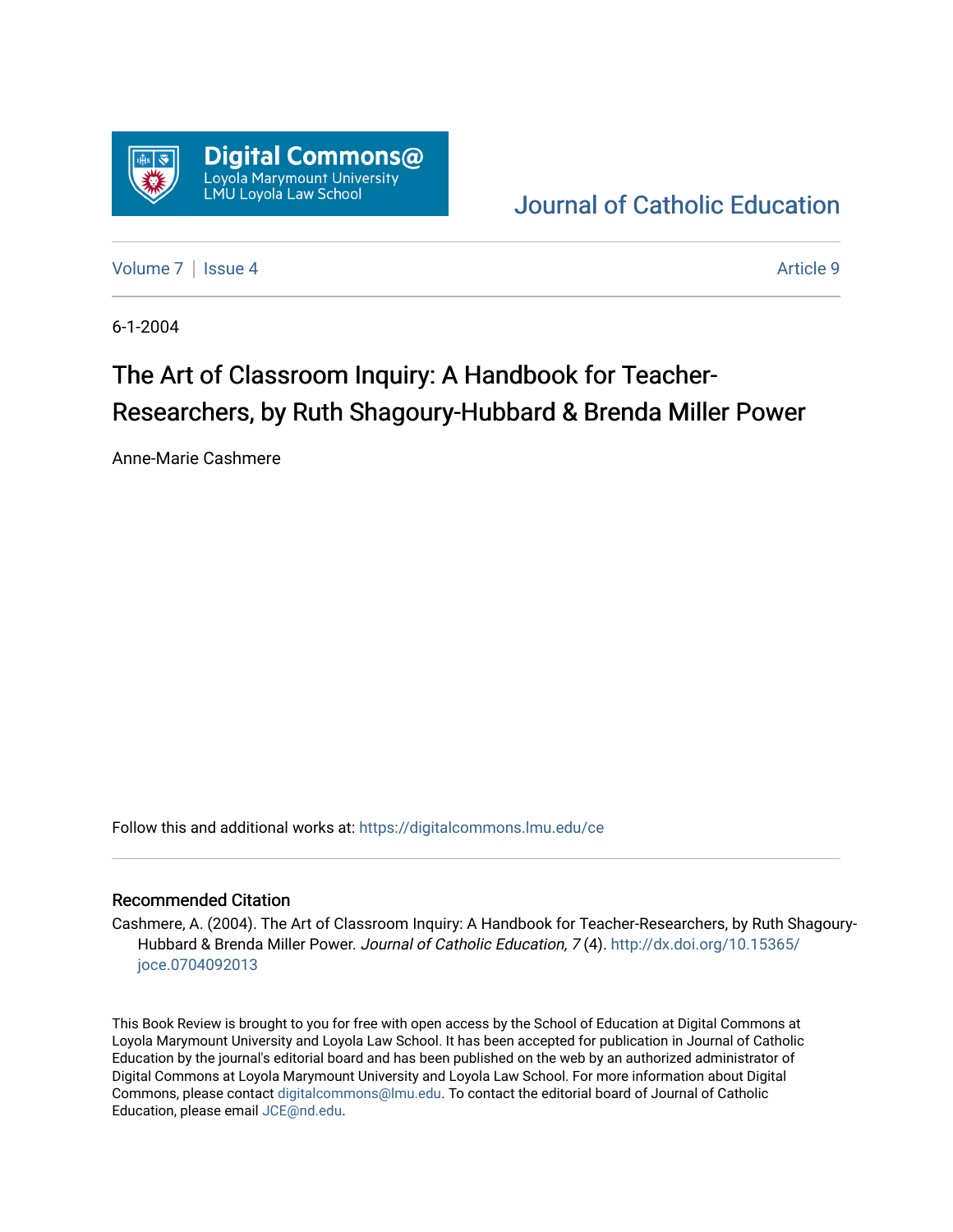## **BOOK REVIEWS**

#### GERALD CATTARO *Fordham University*

#### **THE ART OF CLASSROOM INQUIRY**

#### RUTH SHAGOURY HUBBARD & BRENDA MILLER POWER, HEINE-MANN PUBLISHERS, 2003.

*Reviewed by Anne-Marie Cashmere*

After a decade, authors Hubbard and Power have revised their first handbook but maintain the original intent to help new teacher-researchers get started. While it can be perceived as a "how-to" book, the emphasis is on the community that is created through teacher research as teachers recognize that they have questions to ask, stories to tell, and wisdom to share. If you want a simple, straightforward guide for the research journey, this book would make a good companion. Hubbard and Power want teachers' voices to resonate with readers so that beginning teacher-researchers understand that teachers are researchers who not only observe things happening in the classroom but also make them happen.

*The Art of Classroom Inquiry* begins with an introduction proclaiming the importance of teachers conducting their own research in the classroom rather than relying on outside researchers to do so. "Because of our presence over time at our research sites, we teachers bring a depth of awareness to our data that outside researchers cannot begin to match" (p. xiv). Teacher research allows teachers to learn more about their practices and make necessary changes, defining what it means to be a professional. Following the introduction are seven chapters detailing the research process complemented by teacher narratives, helpful strategies, and practical tips. For example, two practical tips include "Research Permissions and Confidentiality" and "Starting – and Sustaining – Teacher Journals" that novice teacher-researchers will find useful. All but the last chapter end with "Extensions" that help readers think about – and act on – the ideas presented. Finally, the book concludes with relevant appendices. Appendix A, in particular, gives examples of research designs that could be used as templates for teacher-researchers looking for a place to start the process.

Chapters 1 and 2 discuss the research question and design. Research questions emerge as teachers become reflective practitioners who note concerns, tensions, or "wonderings" in the classroom which can lead to deeper understandings of students and teaching. A real-world example from an English classroom asks, "What procedures or activities promote or encourage students to revise their writing?" (p. 2). Hubbard and Power stress that sometimes it is the question that is most important because it leads to discovery and change, so teacherresearchers must be prepared to engage in inquiry and own the responsibility inherent in what they find.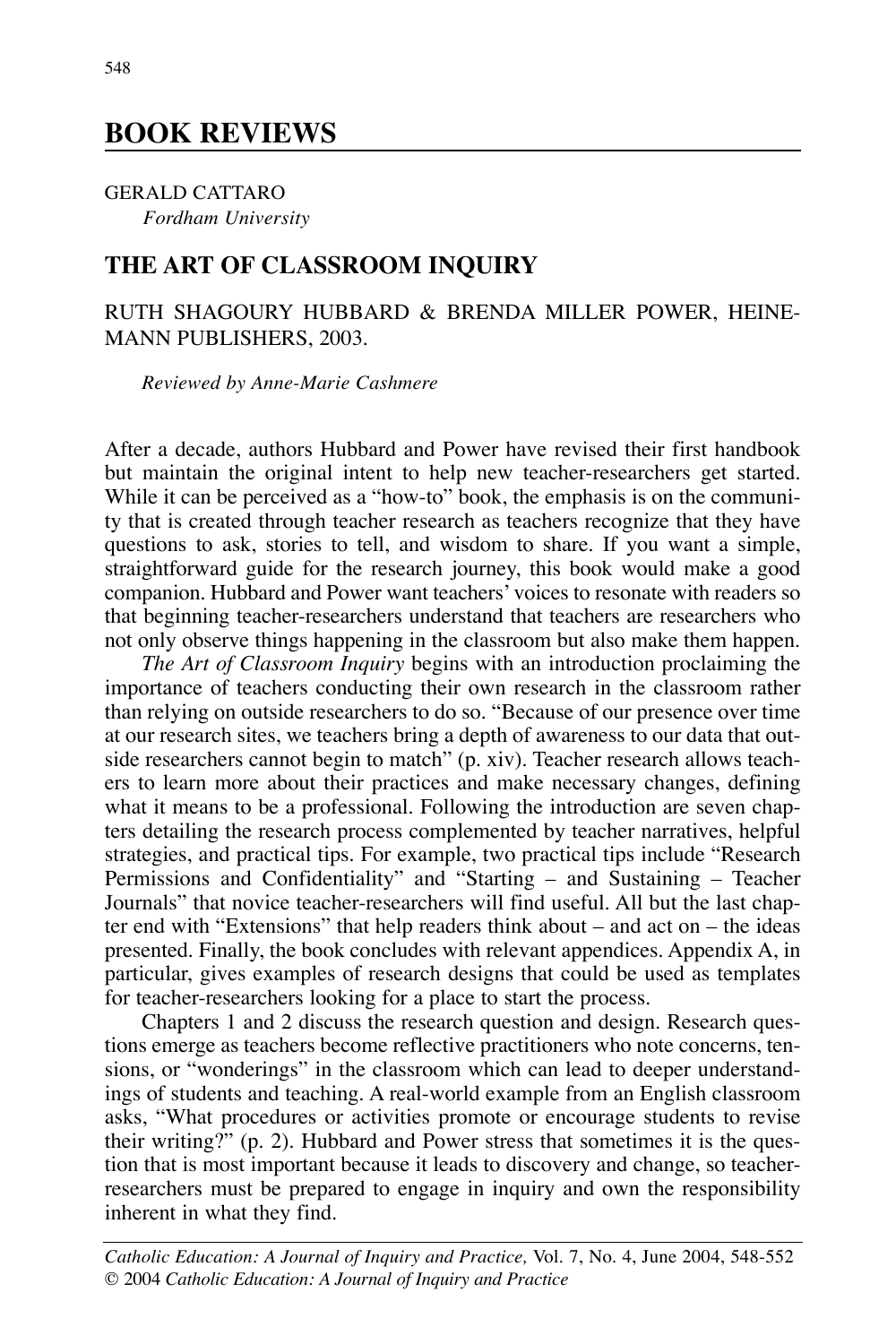Once the teacher-researcher determines the question to explore, there must be a plan to guide the research. Hubbard and Power suggest designing subquestions to support the central research question, and then the next step in the research design is to decide which data are relevant to the question and will provide possible answers. The question often dictates the process by which the teacher-researcher is to take. Some teacher-researchers will look closely at student conversations while others may look at student artifacts or teacher documentation of practices and/or patterns. While Hubbard and Power reiterate that the steps in the research process are not necessarily linear, it does help to be intentional about the process by developing the question and design as the basis for the research and to maintain manageability.

Likening teacher-researchers to painters, Hubbard and Power present an artist's viewpoint about artistic expression to show the similarities to teacherresearch. Artists have a vision for their work much like the research design of teacher-researchers, and both must use tools to "paint" their visions. Chapter 3 describes the artist's toolbox for teacher-researchers as they collect data. Notetaking, anecdotal records, and interviews are some tools discussed with examples to support. While readers will find many tools presented in this chapter, Hubbard and Power caution readers that more tools do not always yield more answers and that beginning teacher-researchers should find the tools that work best for them without becoming overwhelmed by many. An ongoing theme throughout the book is that research is a process of discovery, and it should be fun and exciting, not tedious and boring. Remembering that "your eye and your view of classroom life" (p. 38) is the best tool to help teacher-researchers capture slices of reality will keep the journey personal and stimulating.

Chapter 4, "Strategies for Data Analysis," helps teacher-researchers learn to make sense of that which is amorphous, their data. In essence, data analysis means "seeing" and theorizing about the data collected. "Patience, a willingness to make mistakes, and playfulness can lead us to a deep seeing of the underlying patterns beneath surface appearances" (p. 90). The teacher-researcher might code the data and then categorize concepts in order to integrate them into a larger scheme from which emergent theories or claims can be made. By seeing again and again, the data begin to take shape and align with the artistic vision.

Writing is the focus of chapters 5 and 6 as the research must be situated within a theoretical framework, the review of relevant literature, to give credence to the teacher-researcher's findings, and then written up to contribute to the field of scholarly research. Hubbard and Power acknowledge that finding an audience for a teacher-researcher's writing is difficult, but it is rewarding when the work is accepted for publication. Getting one's work published validates the teacher-researcher's work and underscores the idea that teachers have something important to say. Furthermore, teachers join a community of other teacherresearchers. The support that comes from a community of teacher-researchers helps to fuel more research. Collegial support and financial support are both crucial. Finding funding for research is the focus of chapter 7.

*The Art of Classroom Inquiry* conveys the wisdom of two teacherresearchers who take the fear out of research and make it approachable for novices. Rather than perceive teacher research as a chore or a mandate, Hubbard and Power reveal that research can be a pleasure. This is not a book for advanced